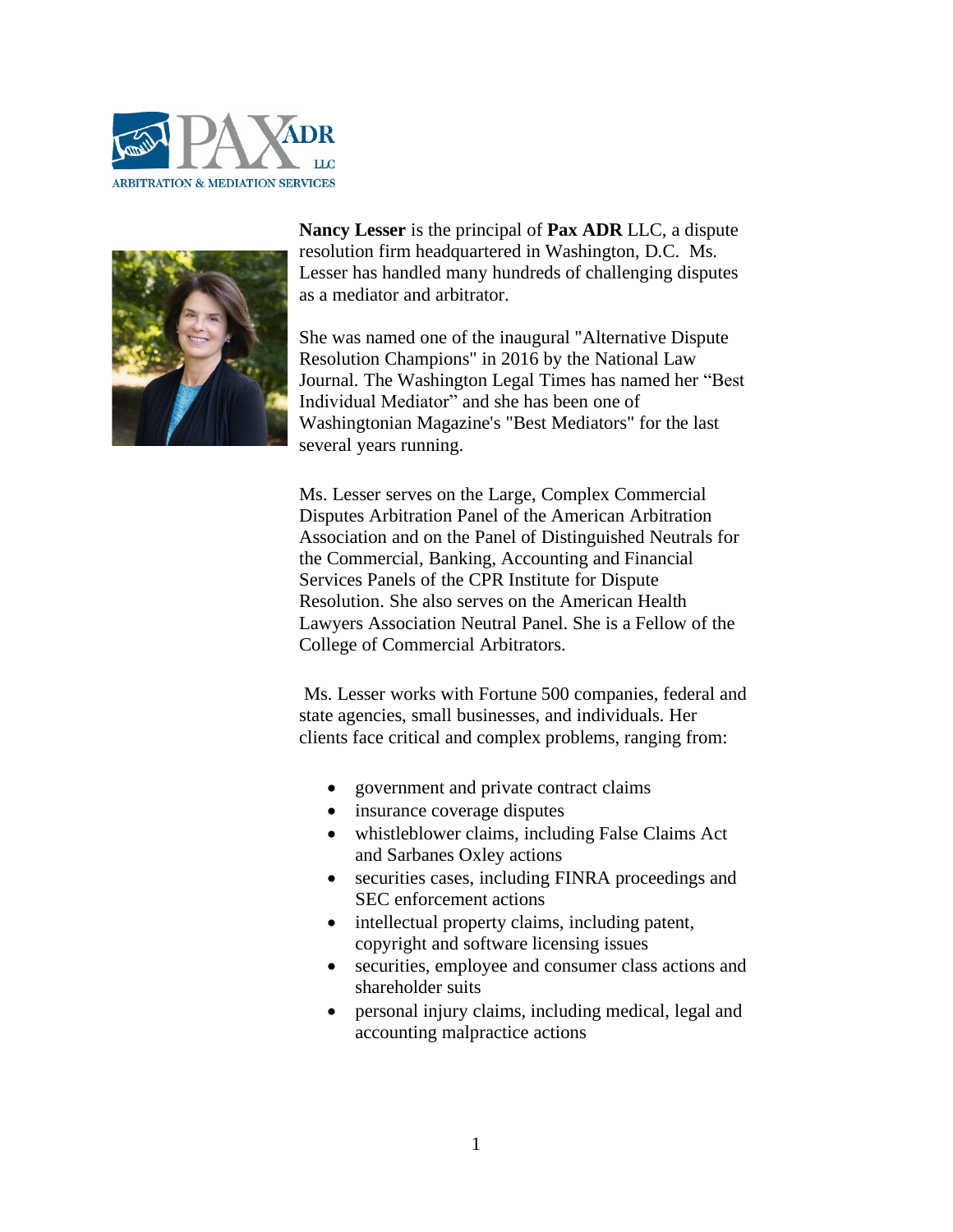### **Arbitration Expertise**

Ms. Lesser has handled a wide variety of commercial arbitrations involving multi-million dollar claims. She has served as chair of a number of domestic and international arbitration panels and has also served as sole arbitrator in other matters. Ms. Lesser has a broad range of arbitration experience, from contract and securities cases to intellectual property disputes and insurance coverage claims. She has presided over a number of utility ratemaking cases; healthcare industry disputes; accounting disputes regarding post-acquisition closing balance sheets; breach of contract and breach of fiduciary duty claims between joint venture partners; breach of contract actions between suppliers and customers for services or goods; and data compensation proceedings under the Federal Insecticide, Fungicide, and Rodenticide Act. She serves as Standing Chair of the National Arbitration Panel, hearing disputes between Amtrak and the freight railroads. More details about Ms. Lesser's experience may be found on her website, www.paxadr.com.

## **Mediation Expertise**

Ms. Lesser has been helping parties resolve seemingly intractable disputes for almost twenty years. She has mediated hundreds of complex business claims, in cases as diverse as an accounting dispute between a major city and an electrical utility; a 20-year class action between a federal employee union and the United States; state and federal consumer and employee class actions; False Claims Act qui tam actions and Sarbanes Oxley whistleblower cases; a host of breach of contract suits; healthcare industry disputes; wrongful death and personal injury claims against private parties and municipalities; legal, medical and accounting professional liability; and patent disputes involving industries as diverse as lighting, food products, children's products, medical devices, sound systems and software. More details about Ms. Lesser's experience may be found on her website, www.paxadr.com.

### **Panel Memberships**

- Chair of the Amtrak National Arbitration Panel, which hears disputes between Amtrak and the freight railroads nationwide
- Panel Member, Large Complex Case Arbitration and Mediation Panel, American Arbitration Association
- Panel of Distinguished Neutrals for the Commercial, Employment, and Banking, Accounting and Financial Services Panels of the CPR Institute for Dispute Resolution
- Panel, American Health Lawyers Association
- Member, National Academy of Distinguished Neutrals
- Mediation panels, U.S. District Court for the District of Columbia, and the U.S. Court of Appeals for the District of Columbia Circuit